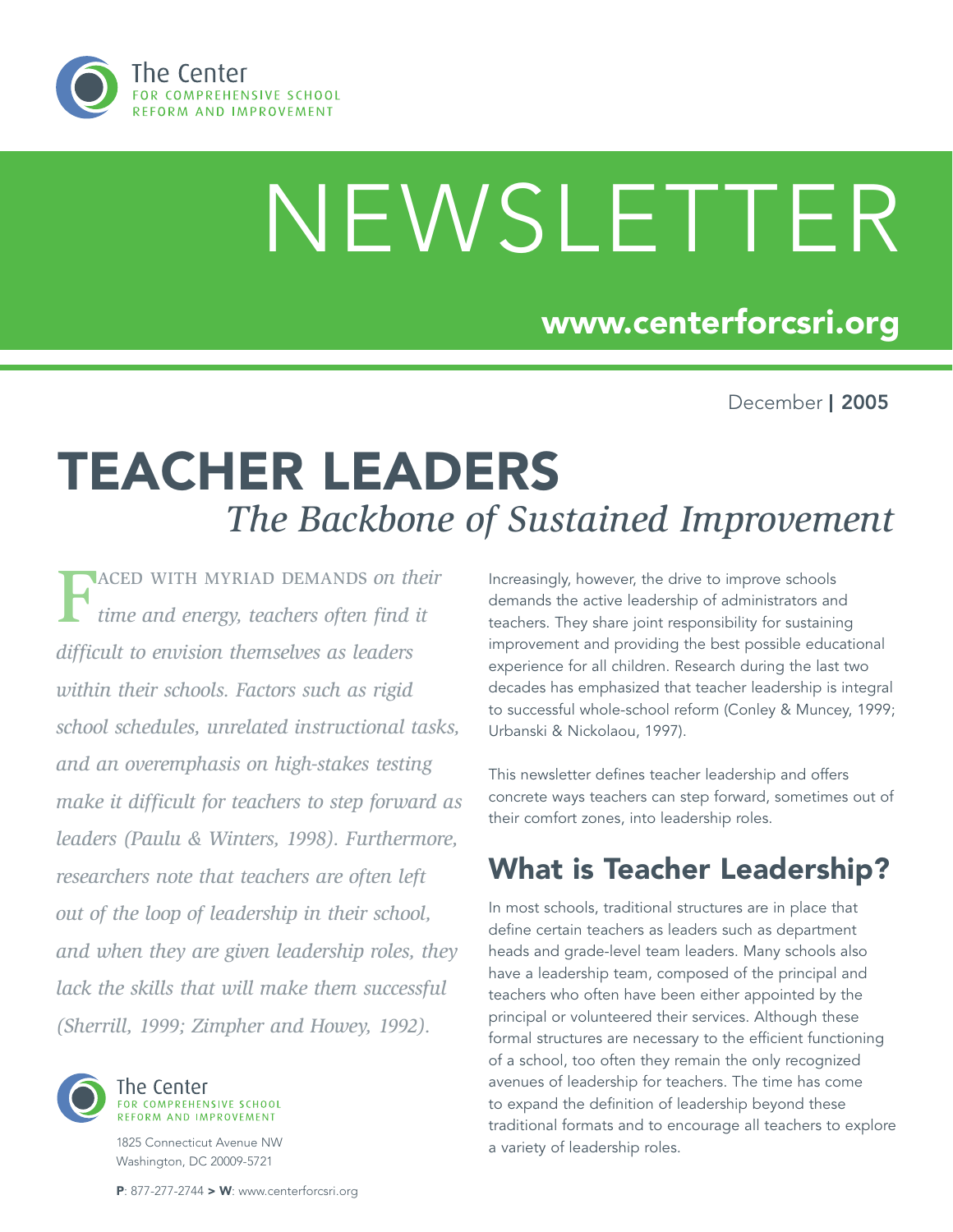A number of research studies have identified the characteristics of teacher leaders, including the following:

- Collaboration with peers, parents, and communities that engages them in dialogues of open inquiry.
- Risk taking and participation in school decision making.
- Demonstrated expertise in instruction and the willingness to share that knowledge with other professionals, engage in continuous action research, and consistently participate in a professional learning curve.
- Frequent reflection on their work and staying on the cutting edge of what's best for children.
- Social consciousness and political activity (Wynne, 2001).

## How Can Teachers Become Leaders?

Teachers can exercise leadership in many ways beyond the traditionally defined areas.

#### *Collaborate With Peers: Facilitate Team Meetings*

In grade-level and cross grade-level team meetings, facilitation often is left to the same few teachers. Aspiring leaders can offer to facilitate meetings or take notes, which can later be distributed to colleagues. If the prospect of leading an entire meeting is too daunting, a teacher can suggest: "I'd like to facilitate part of our discussion about visiting each other's classrooms." In this way, step by step, leadership opportunities are expanded from one teacher to more than one. Thus, should the usual facilitator be absent or leave the school, the work of the team does not grind to a halt. The team also benefits from offers of note taking by emerging with a record of its activities and discussions.

#### *Participate in School Decisions: Contribute Agenda Items*

The school leadership team is most often composed of a representative group of teachers who ideally report back to their colleagues on the proceedings of leadership team meetings.

Teachers who are not part of the leadership team also can demonstrate leadership by contributing agenda items related to sustaining reform, such as "What did we learn from the Writing Prompt that the students did a week ago?" They also can read and respond to meeting minutes. If minutes are not forthcoming, they can ask, "What happened in last week's leadership meeting? What did you discuss?" These teacher leaders contribute to building a schoolwide culture of communication about instruction and assessment.

#### *Demonstrate Expertise and Share Knowledge: Invite Colleagues and Community Into the Classroom*

Though often anxiety inducing, opening one's door to colleagues is a true sign of leadership. Some schools have established lab classrooms, designated as places where teachers invite their colleagues to observe, reflect, and provide feedback. However, this process does not have to be limited to officially designated classrooms; it can become part of any school's regular operation, and it allows a variety of teachers to share their expertise. Although it won't happen overnight, teachers can be taught how to be good peer observers and how to provide and accept constructive criticism that helps to drive improvement in instruction. All it takes is a willingness to share and a willingness to learn from others, hallmarks of effective leadership.

Teacher leaders can extend the same invitation to parents and visiting teachers and administrators. This open-door policy is clearly evident at Key Elementary School in Arlington, Virginia, where every teacher's classroom is open to parents at any time, and visitors from around the country regularly appear. Teachers at Key Elementary use these occasions to grow as leaders by fostering good community relations and sharing their learning with colleagues from other schools and districts.

#### *Frequently Reflect on Work: Establish Study Groups or Professional Learning Communities*

Study groups provide teachers with an excellent opportunity to reflect upon their practice, learn about developments in their field, and share experiences and strategies—all actions that teacher leaders take. If it represents a radical change, the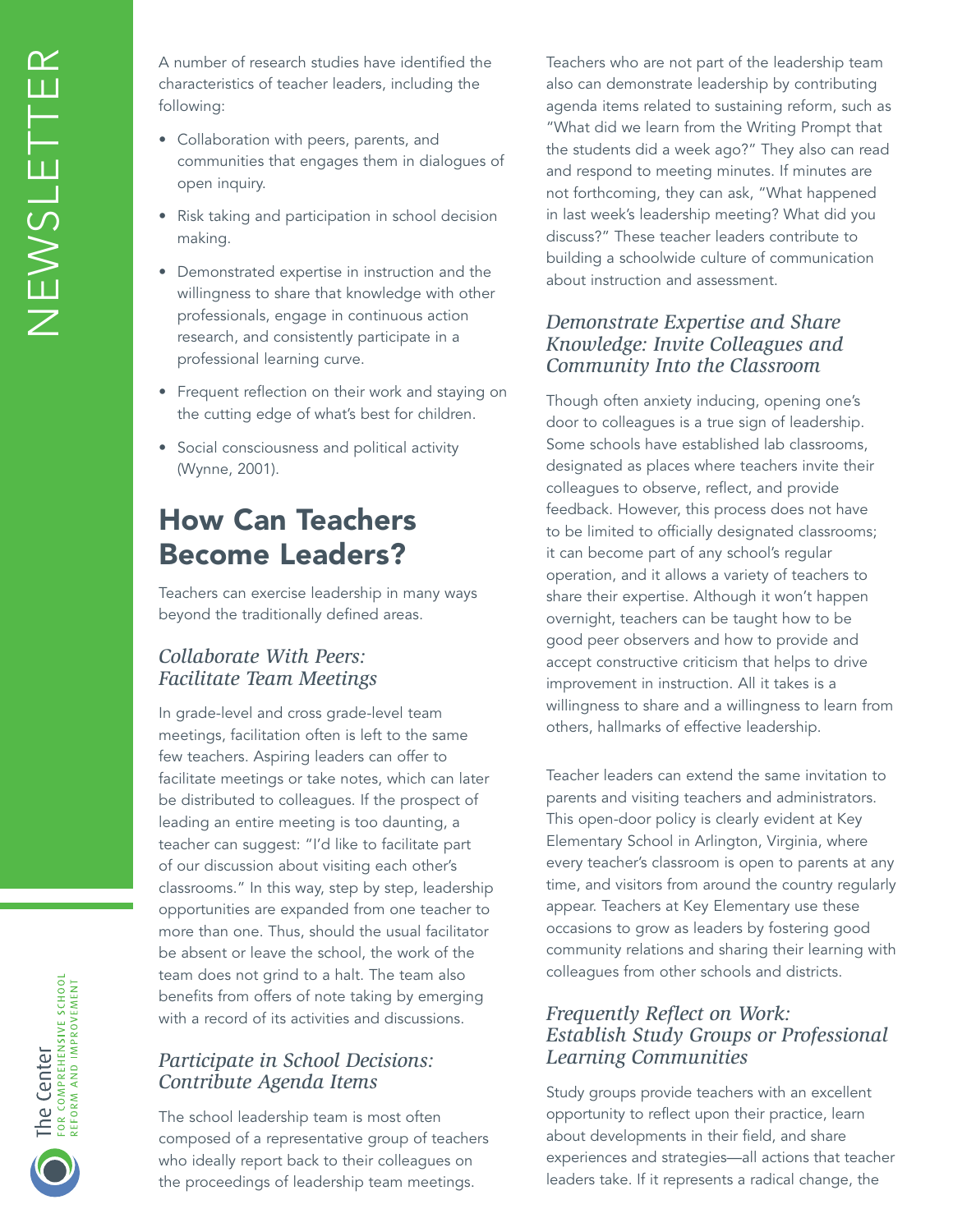study group can be established incrementally. Teachers can meet every two weeks (or even once a month) for an hour, read a manageable article about an academic area of concern, and share one new insight or concept they are committed to trying out in their classrooms. These professional learning communities also are an ideal venue for sharing strategies and insights from workshops or institutes teachers have attended. The leadership skills of the group's members are further developed when the jobs of facilitating the discussion and selecting the texts to be read are rotated.

#### *Become Socially Conscious: Raise the Tough Issues*

Influencing what is discussed in schools is another venue for teachers to display leadership. This influence might start with a critical examination of which topics are discussed, and how the precious time in team meetings is spent. Is the team looking at student work and other data with the aim of assessing progress and identifying challenge areas? Are teachers sharing their concerns about the best way to instruct every child? Or are these sessions devoted to a litany of complaints about the same few students day after day?

Emerging teacher leaders don't confine their conversation to instruction and best practice though. They eventually address issues that are often thought of as "the elephants in the room:" equity, culture, power, race, and class. Lipman's (1999) research, for example, indicates that unless issues of power, race, and class are addressed in school communities, the achievement level of African-American students will not be affected by the empowerment of their teachers. Addressing these issues can start in individual classrooms, where teachers can learn and apply strategies that focus on respecting the cultural contexts of their students. Enid Lee, a consultant whose work focuses on race and diversity, points out that teachers who harbor negative assumptions about students' cultural backgrounds can check these assumptions by reflecting, "Is it really deficit? Or is it just different from what we consider normal?" They can then move on to learn more about various aspects of their students' cultures, asking "What is the meaning of these activities in the lives of the students and their families?" (Lee, 2003, p.1).

Leading within one's own classroom is an important first step. But the real challenge is to engage colleagues and peers in thinking about and talking about the diversity of the student body as well as acknowledging and appreciating the differences they find. Lisa Delpit (1992) summarizes the difficulty teacher leaders can expect to encounter as they undertake this challenge:

"We say we believe that all children can learn, but few of us really believe it. Teacher education usually focuses on research that links failure and socioeconomic status, failure and cultural difference, and failure and single-parent households. It is hard to believe that these children can possibly be successful after their teachers have been so thoroughly exposed to so much negative indoctrination. When teachers receive that kind of education, there is a tendency to assume deficits in students rather than to locate and teach to strengths. To counter this tendency, educators must have knowledge of children's lives outside of school so as to recognize their strengths."

Speaking up, asking questions, challenging assumptions—all are bound to spark conversation, a necessary precursor to positive change. In these ways, the changes begun by a few teacher leaders on a small scale can set the example for other teachers to follow.

## Conclusion

Teacher leaders not only create and implement reform, they are crucial to sustaining it. With a supportive environment, training, and encouragement, all teachers have the capacity to become leaders in their schools.

## Additional Resources

Peterson, K. (1995). *Critical issue: Building a committed team.* Naperville, IL: North Central Regional Educational Laboratory. Retrieved December 15, 2005, from http://www.ncrel.org/ sdrs/areas/issues/educatrs/leadrshp/le200.htm

Peterson, K. (1995). *Critical issue: Leading and managing change and improvement.* Naperville, IL: North Central Regional Educational Laboratory. Retrieved December 15, 2005, from